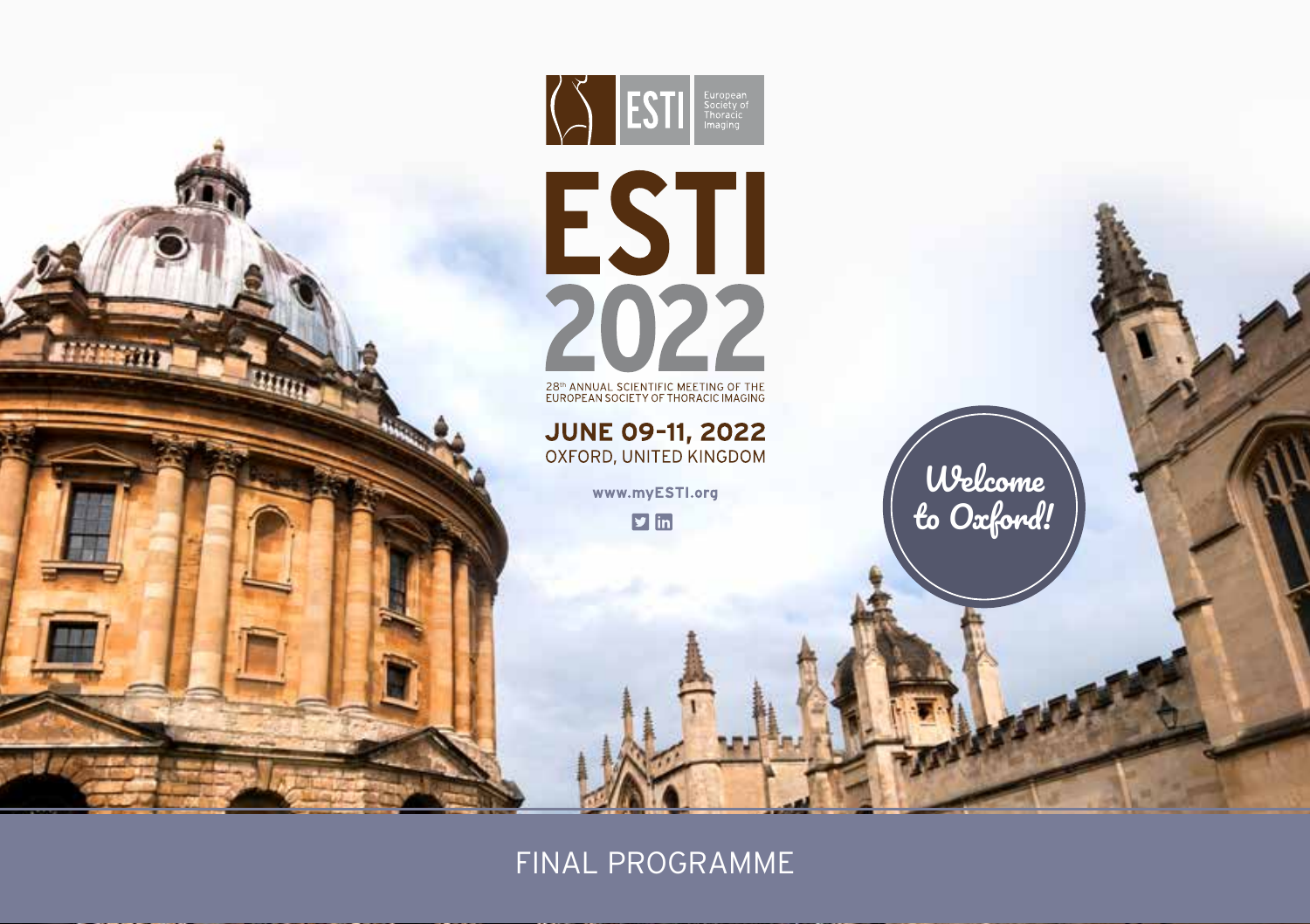# DEAR COLLEAGUES AND FRIENDS,

## **on behalf of the European Society of Thoracic Imaging, it is my great pleasure to welcome you to Oxford, from June 09-11, 2022, to the 28th annual scientific meeting of European Society of Thoracic Imaging.**

The last 2 years have been very difficult for everyone, from the public to those involved in healthcare. Our inability to spend time together as an ESTI family of friends and professional colleagues, learning and discussing shared interests has been a further disappointment secondary to the pandemic. I am sure that we will be able to relax and enjoy ourselves whilst learning in a city famous for education, and now its role, along with others, in combating the pandemic.

The conference will take place in the Mathematical Institute in the centre of Oxford, on the grounds of the old Radcliffe Infirmary, the site of the initial use of penicillin, and now known as the Radcliffe Observatory Quarter. The first Mathematical Institute, was completed in 1620, and the current in 2013, a beautiful building linking historic and modern Oxford. The Institute is within walking distance of the Oxford colleges, the historic buildings of Oxford, and the city train station.

The scientific programme encompasses state-of-the-art scientific presentations, and will focus on all aspects of Imaging of Respiratory Disease, with lectures on the latest advances in CT, MRI, and interventional radiology, together with refresher lectures, and multidisciplinary scientific presentations. Among the topics covered will be, interstitial lung disease, lung cancer screening and pulmonary nodules, molecular imaging and the role of artificial intelligence in thoracic imaging.

Oxford is one of the most famous cities in the world, the home of the University of Oxford, and is known as the "City of Dreaming Spires." The University is comprised of 38 colleges, some, University College, Balliol and Merton, dating back to the 13th century. Oxford has many famous and beautiful buildings which are open to visitors, such as the Bodleian library, the Ashmolean and Pitt Rivers Museums, and the Radcliffe Camera, and of course to some famous pubs, previously frequented by famous authors including JRR Tolkien and CS Lewis. The city is close to the Cotswolds, an area of outstanding natural beauty, and home to some of the most picturesque scenery and the prettiest villages and pubs in Britain. It is within easy reach of London by car, coach and train, and Heathrow airport is only 50 miles away.

I hope that you will appreciate the more informal features of the meeting, where there will be many opportunities for discussion outside the lecture sessions, to meet colleagues from many different backgrounds and horizons, to exchange ideas, compare notes and learn from each other. Above all, I hope that you find this meeting to be an enjoyable and stimulating occasion and that you can also find time to explore one of the greatest cities in the world.

## Welcome to Oxford!

**Fergus Gleeson**  ESTI 2022 President

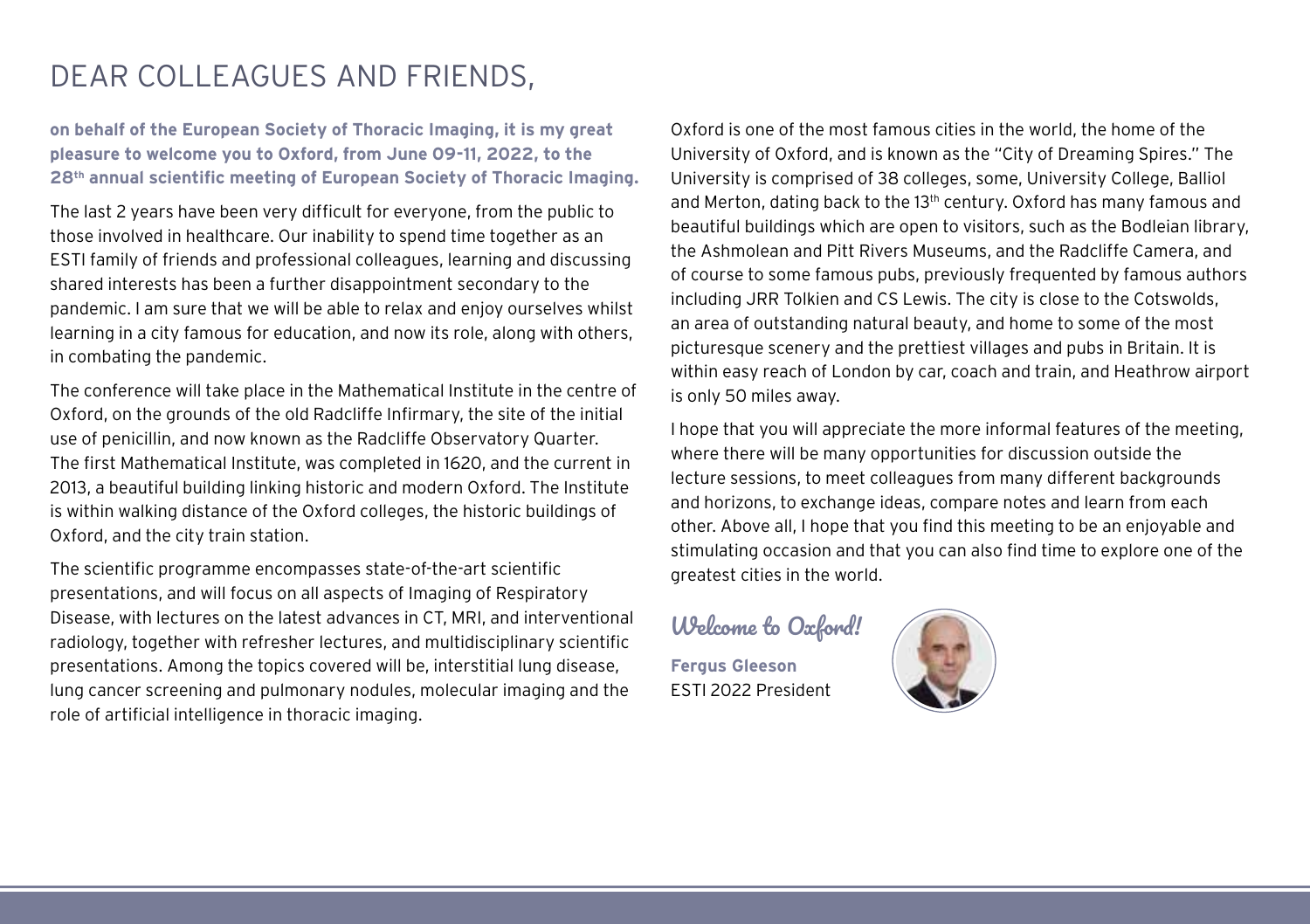# ESTI 2022 FACULTY

Galit Aviram, Tel Aviv/IL Judith Babar, Cambridge/UK David Baldwin, Nottingham/UK Andy Beale, Swindon/UK Peter Beddy, Dublin/IE Catherine Beigelman-Aubry, Lausanne/CH Rachel Benamore, Oxford/UK Jürgen Biederer, Heidelberg/DE Jens Bremerich, Basel/CH Pierre-Yves Brillet, Bobigny/FR Monique Brink, Nijmegen/NL Eva Castañer González, Sabadell/ES Guillaume Chassagnon, Paris/FR Susan Copley, London/UK Walter de Wever, Leuven/BE Carole Dennie, Otawa/US Sujal Desai, London/UK Anand Devaraj, London/UK Elizabeth Dick, London/UK Julien Dinkel, Munich/DE Adriana Dubbeldam, Nieuwrode/BE Alessandra Farchione, Rome/IT Tomás Franquet, Barcelona/ES Thomas Frauenfelder, Zurich/CH Benoit Ghaye, Brussels/BE Fergus Gleeson, Oxford/UK Georgia Hardavella, Athens/GR Ieneke Hartmann, Rotterdam/NL

Ling-Pei Ho, Oxford/UK Burhan Hussain, Rotterdam/NL Joseph Jacob, London/UK Colin Jacobs, Nijmegen/NL Woocheol Kwon, Seoul/KR Anna Rita Larici, Rome/IT Daria Manos, Halifax/CA Lilian Meijboom, Amsterdam/NL Francesco Molinari, Tourcoing/FR Alastair Moore, Oxford/UK Arjun Nair, London/UK Anastasia Oikonomou, Toronto/CA Simon Padley, London/UK Anagha P. Parkar, Bergen/NO Charles Peebles, Southampton/UK Francois Pontana, Lille/FR Mathias Prokop, Nijmegen/NL Helmut Prosch, Vienna/AT Martine Remy-Jardin, Lille/FR Marie-Pierre Revel, Paris/FR Carole Ridge, London/UK Andrew Scarsbrook, York/UK Cornelia Schaefer-Prokop, Amersfoort/NL Nicholas Screaton, Cambridge/UK Mario Silva, Parma/IT Annemiek Snoeckx, Edegem/BE Nicola Sverzellati, Parma/IT Jana Taylor, Montreal, Quebec/CA

Igor Tyurin, Moscow/RU Bram van Ginneken, Nijmegen/NL Johny Verschakelen, Leuven/BE Rozemarijn Vliegenthart, Groningen/NL Mark Wielpütz, Heidelberg/DE Jim Wild, Sheffield/UK John Wrightson, Oxford/UK Cheng Xie, Oxford/UK

> **ESTI 2022** 28<sup>th</sup> Annual Scientific Meeting June 09-11, Oxford/UK

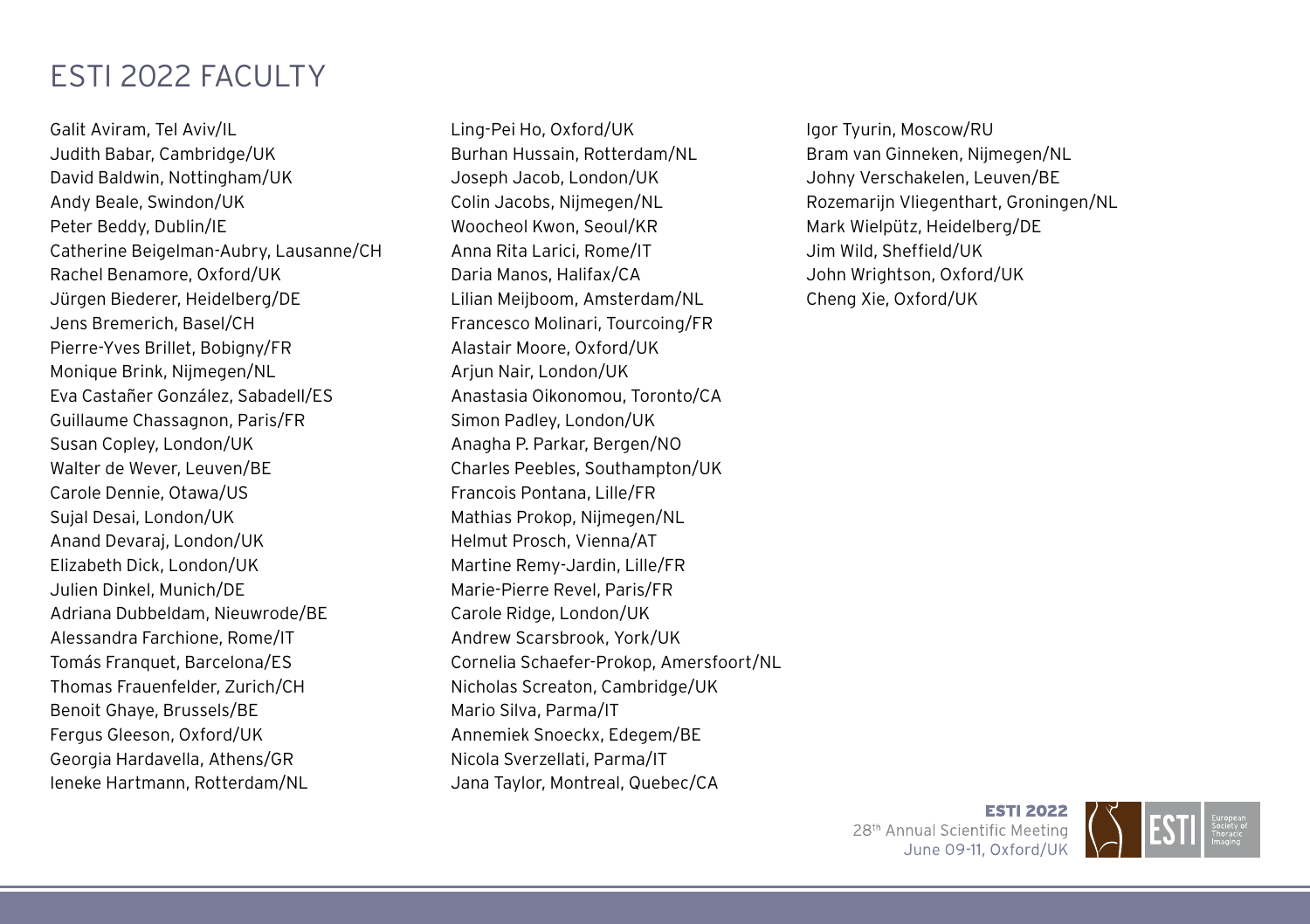# THURSDAY, JUNE 09

#### **08:40-09:52**

#### **Scientific Session 1**

*Moderators: C. Beigelman-Aubry, Lausanne/CH; G. Chassagnon, Paris/FR*

- 08:40 Automatic evaluation of Bronchial Parameters using a combined Open-Source Artificial Intelligence and Optimal-Surface Graph-Cut Method *I. Dudurych, Groningen/NL*
- 08:48 Deep learning-based air trapping quantification analysing structurefunction relationships in children with cystic fibrosis using paired inspiratory-expiratory ultra-low dose CT *S.M. Muller, Heidelberg/DE*
- 08:56 Deep learning-based quantification of perfusion abnormalities in chest MRI for cystic fibrosis

*F. Ringwald, Heidelberg/DE*

- 09:04 Performance of an AI Powered Algorithm to Detect Pulmonary Embolism on Virtual Monochromatic CTPA Images *E. Langius-Wiffen, Zwolle/NL*
- 09:12 Clinical evaluation of a content-based image retrieval system for diagnosing diffuse parenchymal lung disease in pulmonary CTs *H. Prosch, Vienna/AT*
- 09:20 Reproducibility of Pulmonary Magnetic Resonance Angiography in Adults with Muco-Obstructive Pulmonary Disease *L. Wucherpfennig, Heidelberg/DE*
- 09:28 Look-locker based T1 relaxometry and high-resolution T2 in the evaluation of lung lesions: A unicentric prospective study *M. Koenigkam-Santos, Ribeirao Preto/BR*
- 09:36 Impact of photon-counting CT (PCCT) in the evaluation of interstitial lung disease (ILD): Preliminary experience in 29 patients *M. Remy-Jardin, Lille/FR*
- 09:44 Chest CT angiography (CTA) in daily routine with a photon-counting CT equipment: Preliminary experience *M. Remy-Jardin, Lille/FR*

## LECTURE ROOM – L1 LECTURE ROOM – L2

#### **08:40-09:44**

#### **Scientific Session 2**

*Moderators: I. Hartmann, Rotterdam/NL; S. Padley, London/UK*

- 08:40 Long-term follow-up of pulmonary arterial circulation after hospitalization for SARS-CoV-2 pneumonia: Dual-energy CT angiographic study in 79 patients *M. Remy-Jardin, Lille/FR*
- 08:48 Post-COVID-19 1-year follow-up: Radiologic and pathologic correlation *D. Cozzi, Florence/IT*
- 08:56 Pulmonary arteries enlargement in pulmonary embolism related to COVID-19 pneumonia: A single-center experience *A. Grimaldi, Rome/IT*
- 09:04 Minimal Clinically Important Difference (MCID) for quantitative analysis of progressive pulmonary fibrosis on High Resolution Computed Tomography (HRCT) *G. Cicchetti, Rome/IT*
- 09:12 Assessing The Proportion of PA vs AP Chest X-rays Performed Amongst Emegency Department and Inpatients at a District General Hospital *Z. Nisar, Stevenage/UK*
- 09:20 Radiology-Pathology Correlation in Coatomer Subunit Alpha (COPA) Syndrome with Novel Finding of Pulmonary Lymphangiectasia *S. Ghosh, Cleveland/US*
- 09:28 How often pleural appendages resemble pleural tumours on chest radiographs?

*A. Villanueva, Redhill/UK*

09:36 Pre-operative cardiothoracic ratio's prognostic value in adult cardiac surgery under cardiopulmonary bypass *H. Ramdani, Rabat/MA*

09:40-10:00 Coffee Break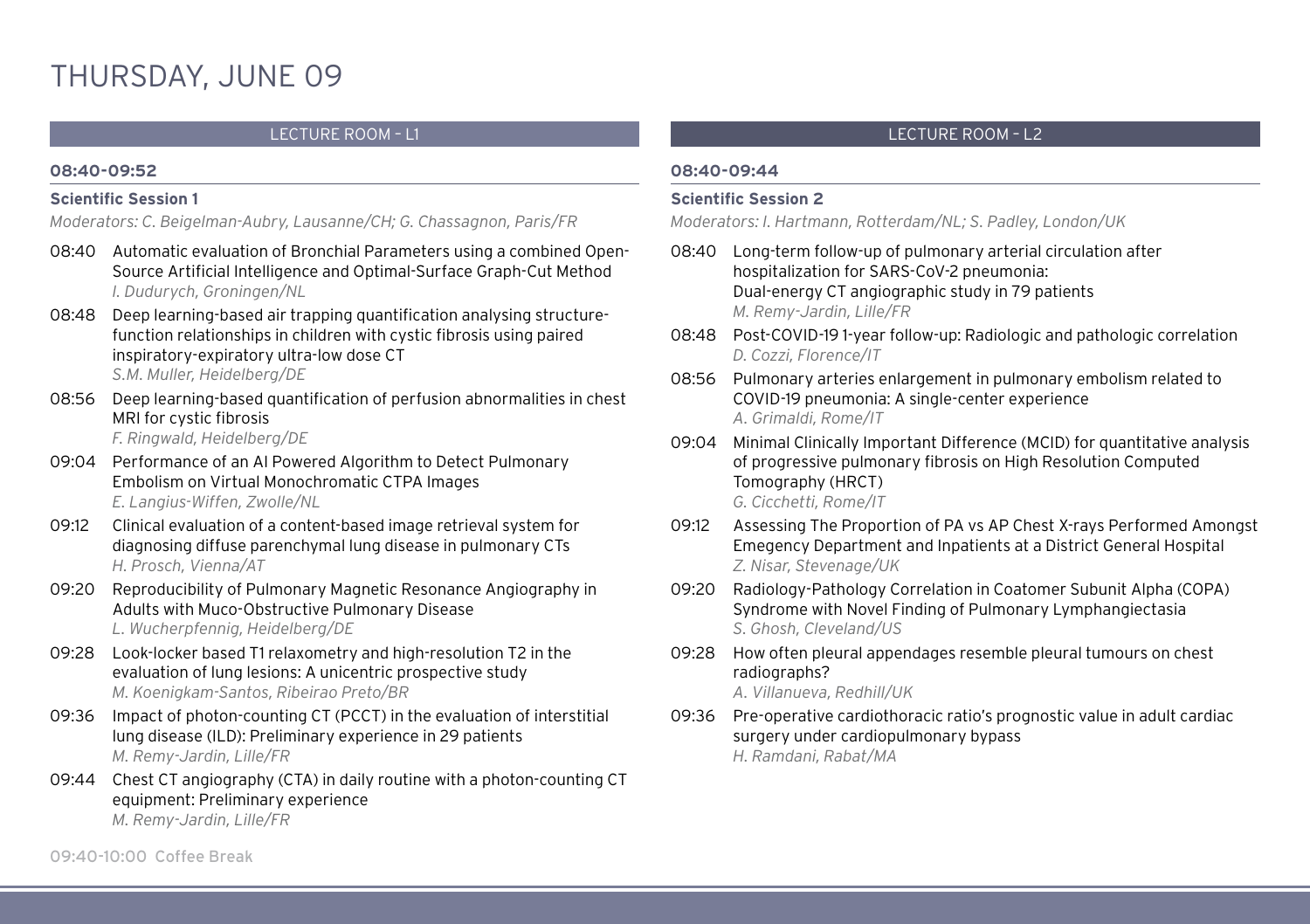#### **10:00-10:15**

#### **Opening Session Welcome from the 2020-2022 president**

*F. Gleeson, Oxford/UK*

10:15-10:20 Break

#### **10:20-12:00**

#### **Lung Cancer I**

*Moderators: F. Gleeson, Oxford/UK; M. Prokop, Nijmegen/NL*

- 10:20 Atypical CT appearances of lung cancer *I. Hartmann, Rotterdam/NL*
- 10:45 Staging the mediastinum for lung cancer Arcane and novel methods *H. Prosch, Vienna/AT*
- 11:10 The Lung Cancer Diagnostic Pathway Are delays significant *D. Baldwin, Nottingham/UK*
- 11:35 State of the art lung biopsy *S. Padley, London/UK*

12:00-12:05 Break

#### **12:05-13:05**

#### **Industry sponsored lunch symposium**

*Moderator: P. Douek, Lyon/FR*

- 12:05 State-of-the-Art Thoracic CT: The Value of High Concentration Iodinated Contrast *G. Milanese, Parma/IT*
- 12:35 Dual Energy CT and beyond: Where are we headed? *P. Douek, Lyon/FR*

13:05-13:20 Break

#### **10:20-12:00**

#### **Airways**

*Moderators: A.R. Larici, Rome/IT; D. Manos, Halifax/CA*

- 10:20 Interventional treatments for COPD *A. Moore, Oxford/UK*
- 10:45 Relapsing polychondritis and mimics *G. Chassagnon, Paris/FR*
- 11:10 Novel treatments for COPD and role of imaging *J. Babar, Cambridge/UK*
- 11:35 HRCT and bronchiectasis *S. Desai, London/UK*

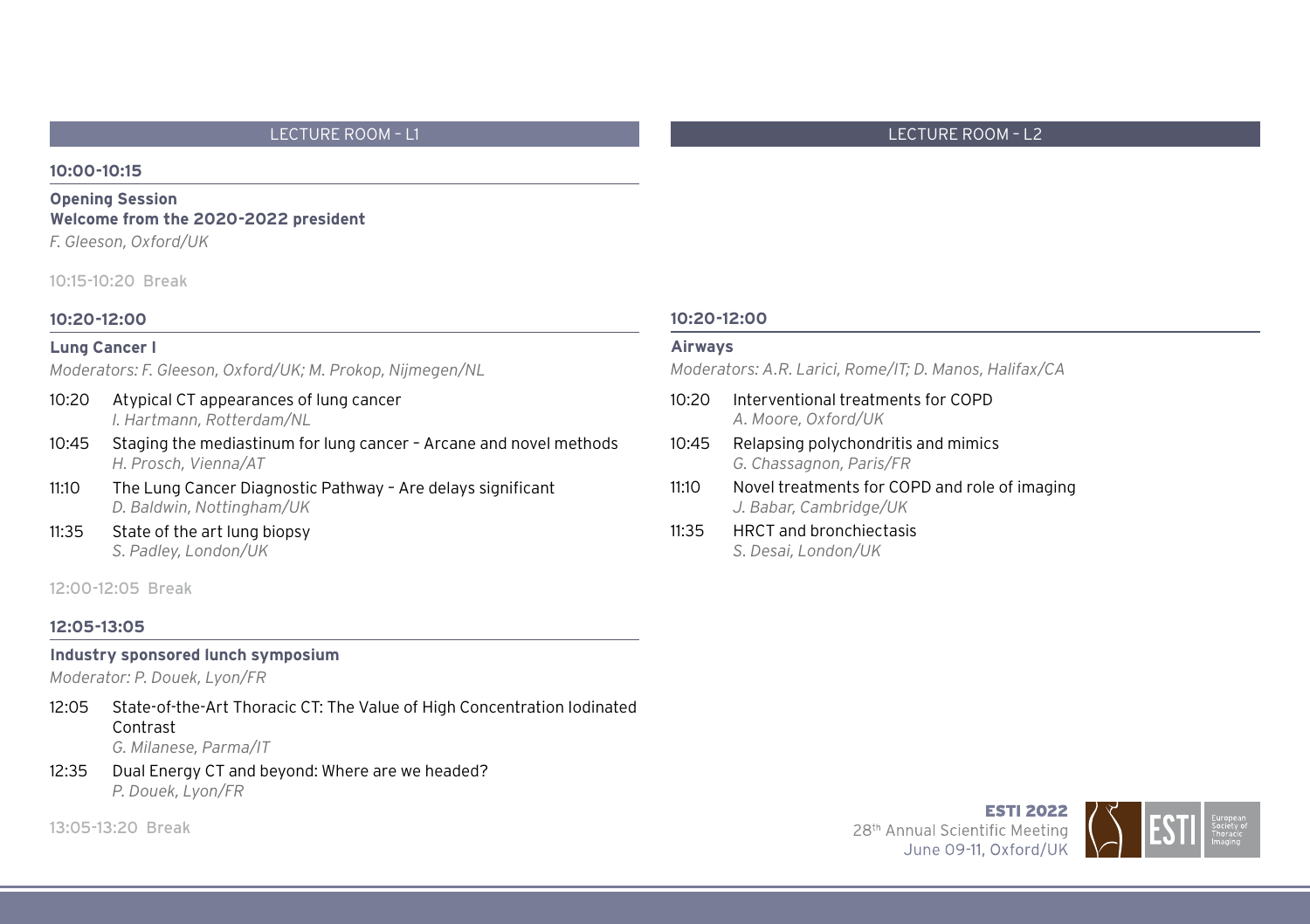#### **13:20-15:20**

#### **Lung Cancer II**

*Moderators: P. Beddy, Dublin/IE; A. Snoeckx, Edegem/BE*

- 13:20 Imaging of post surgical appearances *P. Beddy, Dublin/IE*
- 13:50 Ablation of lung tumours Complications and outcomes *A.R. Larici, Rome/IT*
- 14:20 Immunotherapy for lung cancer and imaging appearances *M-P. Revel, Paris/FR*
- 14:50 CT and genetic mutations in lung cancer *J. Dinkel, Munich/DE*

#### 15:20-15:50 Coffee Break

#### **15:50-16:20**

#### **Industry sponsored symposium AI in Lung Cancer Screening: Where are we?**

*A. Nair, London/UK; M-P. Revel, Paris/FR; A. Snoeckx, Edegem/BE*

16:20-16:30 Break

#### **16:30-18:10**

#### **Thoracic CT – Miscellaneous patterns and diseases**

*Moderators: F. Molinari, Tourcoing/FR; N. Screaton, Cambridge/UK*

- 16:30 The Tree in Bud pattern State of the art interpretation and diagnosis *J. Verschakelen, Leuven/BE*
- 16:55 Role of CT scan in clinical management of sarcoidosis *L-P. Ho, Oxford/UK*
- 17:20 Hypersensitivity pneumonitis New approaches to diagnosis *C. Ridge, London/UK*
- 17:45 Pulmonary Hypertension and the right ventricle on CT *L. Meijboom, Amsterdam/NL*

#### **13:20-15:20**

#### **Pulmonary Vascular**

*Moderators: R. Benamore, Oxford/UK; S. Copley, London/UK*

- 13:20 Dual energy in pulmonary vascular disease *M. Remy-Jardin, Lille/FR*
- 13:50 Who to refer for pulmonary endarterectomy? *N. Screaton, Cambridge/UK*
- 14:20 Recent advances in CTPA *C. Schaefer-Prokop, Amersfoort/NL*
- 14:50 Imaging pulmonary haemorrhage *E. Castañer González, Sabadell/ES*

#### **16:30-18:10**

#### **Mediastinum and Pleura**

*Moderators: J. Babar, Cambridge/UK; A. Farchione, Rome/IT*

- 16:30 Management of pleural effusions *J. Wrightson, Oxford/UK*
- 16:55 Diagnosis and staging of thymoma *B. Ghaye, Brussels/BE*
- 17:20 Mesothelioma and pleural surgery *T. Frauenfelder, Zurich/CH*
- 17:45 Diffuse pleural thickening Diagnosis and clinical significance *R. Benamore, Oxford/UK*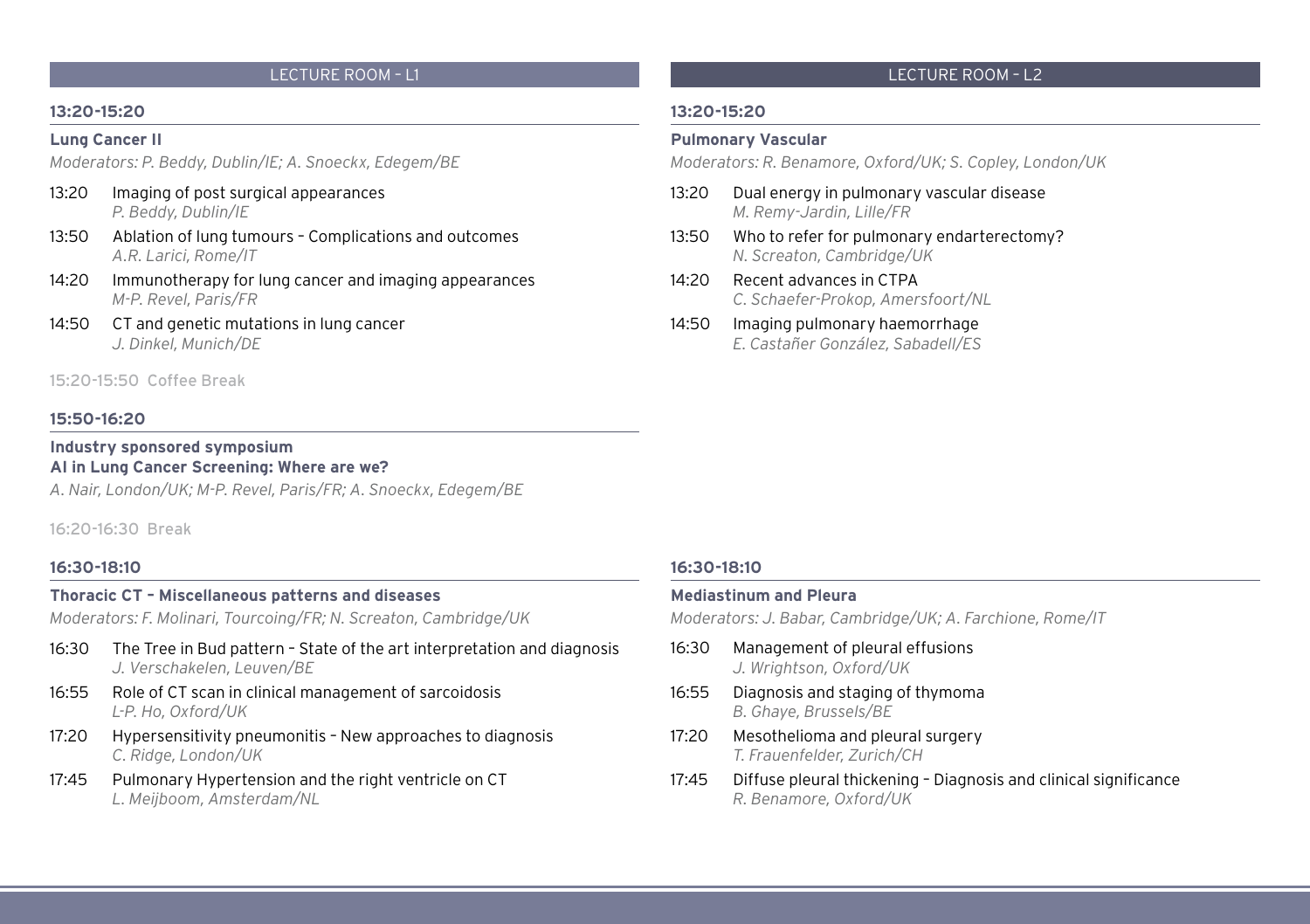# FRIDAY, JUNE 10

#### LECTURE ROOM – L1 LECTURE ROOM – L2

#### **08:15-08:55**

#### **ESTI General Assembly**

08:55-09:00 Break

#### **09:00-10:00**

#### **Scientific Session 3**

*Moderators: A. Dubbeldam, Nieuwrode/BE; A. Snoeckx, Edegem/BE* 

- 09:00 Improving Image Resolution in 3-D Lung MRI Images by Combining Two Orthogonal Scans Using Super Resolution Reconstruction *J. Grolig, Heidelberg/DE*
- 09:07 AI detection of normal chest radiographs in clinical practice *S. Schalekamp, Nijmegen/NL*
- 09:14 Radiomics in pulmonary neuroendocrine tumours (NETs) *D. Cozzi, Florence/IT*
- 09:21 Anterior mediastinal masses Can CT morphologic and radiomic features predict pathologic classification? *M. Mayoral, New York/US*
- 09:28 Prediction of disease severity in COVID-19 patients identifies predictive disease patterns in lung CT *J. Pan, Vienna/AT*
- 09:35 Automatic quantification of COVID-19 viral pneumonia in chest computed tomography images using an artificial intelligence algorithm developed at a Brazilian university hospital *M. Koenigkam-Santos, Ribeirao Preto/BR*
- 09:42 Evaluation of radiologists' performance compared to a deep learning algorithm for the detection of thoracic abnormalities on chest X-ray *S. Bennani, Paris/FR*
- 09:49 Discussion

10:00-10:30 Coffee Break

#### **09:00-10:04**

#### **Scientific Session 4**

*Moderators: G. Aviram, Tel Aviv/IL; A. Nair, London/UK*

09:00 The HUNCHEST project – Lung cancer screening pilot studies in Hungary *A. Kerpel-Fronius, Budapest/HU*

09:08 [ 68Ga]Ga-DOTA-(RGD)2 PET/CT imaging of endothelial activation in COVID-19 patients

*E. van Genugten, Nijmegen/NL*

- 09:16 Pre-treatment metastatic site-specific 18F-FDG PET markers are associated with clinical outcomes in patients with NSCLC receiving immunotherapy *D. Kifjak, Vienna/AT*
- 09:24 CT characteristics of solid lung adenocarcinomas with low FDG uptake *S. Schalekamp, Nijmegen/NL*
- 09:32 Diagnostic impact of quantitative dual-energy computed tomography perfusion imaging for the assessment of subsegmental chronic pulmonary thromboembolism *K. Hekimoglu, Ankara/TR*
- 09:40 Maximising radiologist adherence to nodule management protocols in lung screening – A comparison of three radiologist support tools *E. Bartlett, London/UK*
- 09:48 Association between Large Arteries Diameter and Heart Function in Subjects free of Cardiovascular Diseases *R. von Krüchten, Freiburg/DE*
- 09:56 Dual-energy CT lung perfusion in systemic sclerosis: Preliminary experience in 101 patients *M. Remy-Jardin, Lille/FR*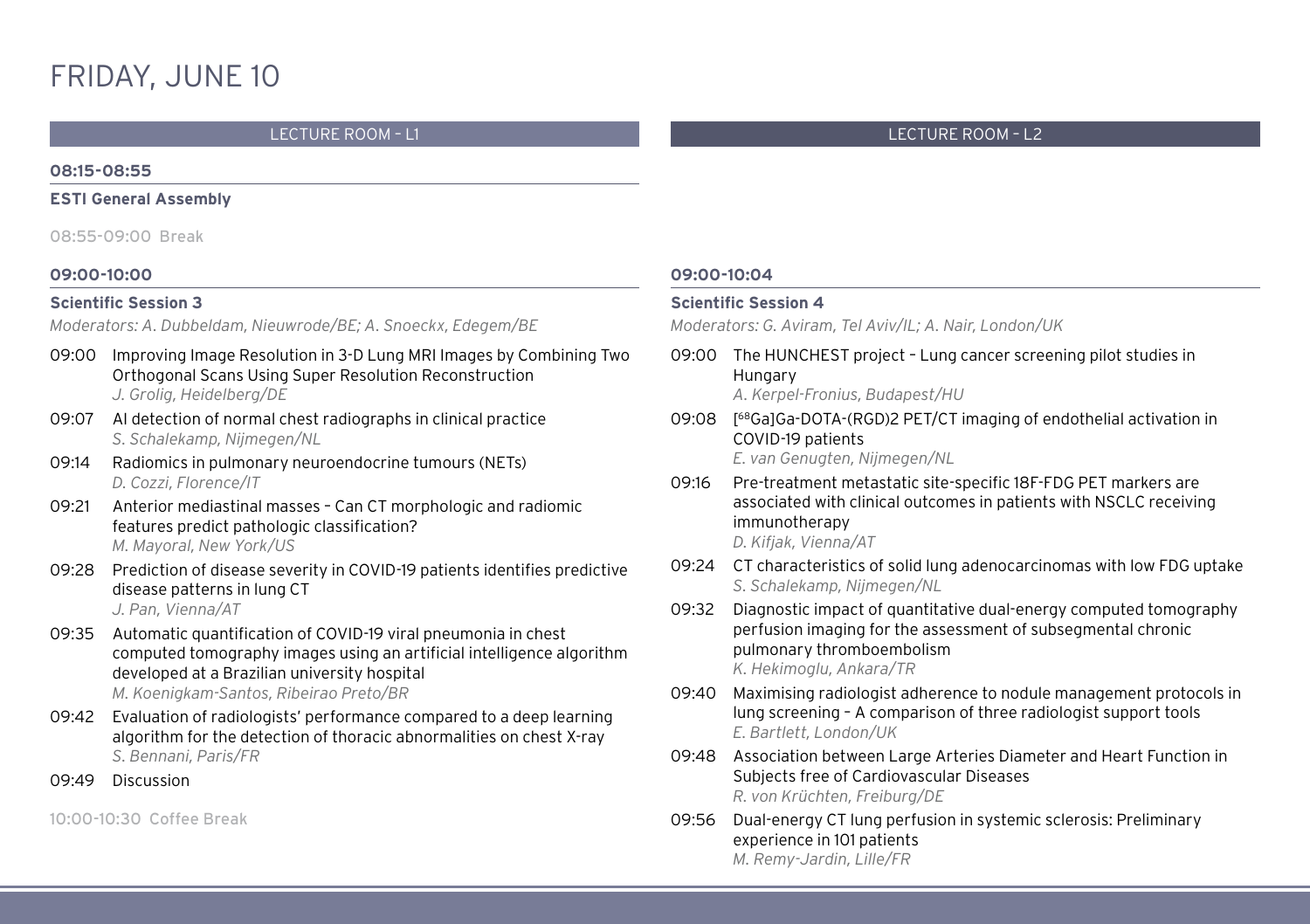#### **10:30-12:00**

#### **Automated Evaluation in Thoracic Imaging**

*Moderators: F. Gleeson, Oxford/UK; M. Wielpütz, Heidelberg/DE*

- 10:30 The basics of Artificial Intelligence *B. van Ginneken, Nijmegen/NL*
- 10:55 The work needed to implement the use of AI in CXR interpretation *A.P. Parkar, Bergen/NO*
- 11:20 AI in nodule classification *C. Jacobs, Nijmegen/NL*
- 11:45 AI in Interstitial Lung Disease *J. Jacob, London/UK*

#### 12:00-12:15 Break

#### **12:15-13:15**

#### **Industry sponsored lunch symposium Latest developments in lung cancer screening**

*Moderator: C. Schaefer-Prokop, Amersfoort/NL*

- 12:15 Lung Cancer Screening in a nutshell *C. Schaefer-Prokop, Amersfoort/NL*
- 12:35 Technological aspects of CT for Lung Cancer Screening *M. Prokop, Nijmegen/NL*
- 12:55 Filtration and Subtraction in Lung CT *R. Bull, Bournemouth/UK*

13:15-13:30 Break

#### **13:30-15:30**

**Acute Imaging** *Moderators: A.R. Larici, Rome/IT; M-P. Revel, Paris/FR*

- 13:30 Imaging Blunt Thoracic Trauma *B. Hussain, Rotterdam/NL*
- 14:00 Incidental findings in thoracic trauma scans *E. Dick, London/UK*

#### **10:30-12:00**

#### **Screening**

*Moderators: A. Devaraj, London/UK; M. Silva, Parma/IT*

- 10:30 3 challenges Lessions learned from Italy *M. Silva, Parma/IT*
- 10:55 False negatives in lung cancer screening *M. Prokop, Nijmegen/NL*
- 11:20 Subsolid nodules When to intervene? *M-P. Revel, Paris/FR*
- 11:45 Discussion

#### **13:30-15:30**

**Lung Cancer III – ESTI meets CSTR** *Moderators: C. Dennie, Ottawa/CA; F. Gleeson, Oxford/UK*

13:30 PET-CT in Lung Cancer *A. Scarsbrook, York/UK*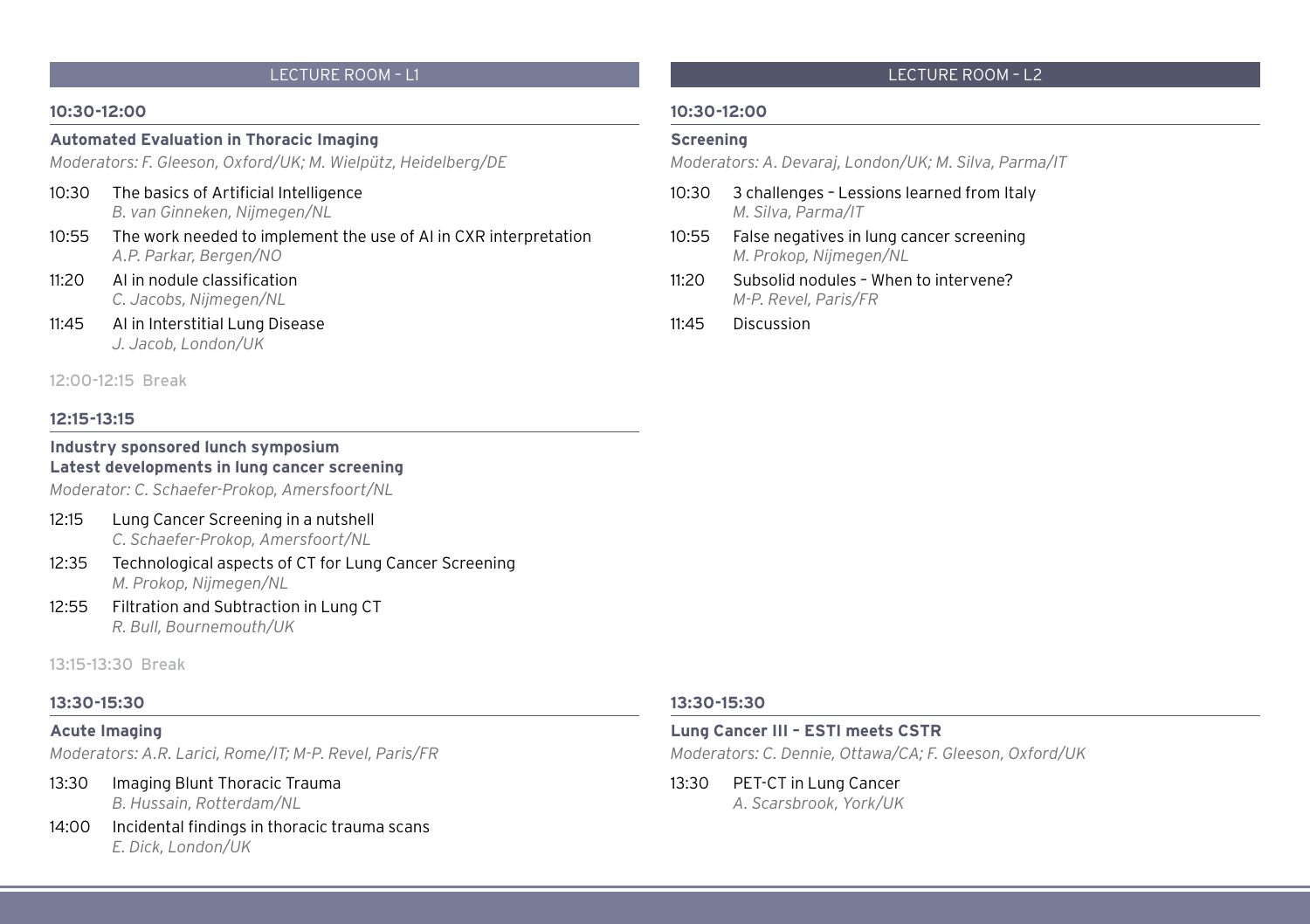- 14:30 Pulmonary embolism in pregnancy *A. Beale, Swindon/UK*
- 15:00 Haemothorax and cardiac trauma imaging *M. Brink, Nijmegen/NL*

#### **15:30-16:00**

**Industry sponsored symposium Advancing the Early Diagnosis of Lung Cancer: Impact of Structured Reporting in IPN Management**

*Moderator: H. Prosch, Vienna/AT*

15:30 Welcome, Introductions and Overview *H. Prosch, Vienna/AT*

#### 15:35 IPN Management

*D.S. Dyer, Denver/US*

- How IPN management can drive a stage shift from late- to early-stage lung cancer and its impact on lung cancer survival trends

- Best practices for structured reporting in IPN management
- 15:50 Q&A

*H. Prosch, Vienna/AT*

15:55 Summary and Closing Remarks *H. Prosch, Vienna/AT*

16:00-16:30 Coffee Break

#### **16:30-18:30**

#### **ESTI meets respiratory medicine – A joint session with ERS**

*Moderators: F. Gleeson, Oxford/UK; S. Padley, London/UK*

- 16:30 LDCT LC screening: Further work-up of high-risk nodule findings *G. Hardavella, Athens/GR*
- 16:50 Thoracic Ultrasound *T. Frauenfelder, Zurich/CH*
- 17:10 ESTI Film Quiz *F. Gleeson, Oxford/UK; S. Padley, London/UK*

- 14:00 The Indeterminate Pulmonary Nodule: Providing More Definitive Characterization of Benign Etiology *D. Manos, Halifax/CA*
- 14:30 Lung Cancer pre- and post radiotherapy *H. Prosch, Vienna/AT*
- 15:00 Lung Cancer Survivorship: Follow-up of the Lung Cancer Patient after Curative Intent Therapy

*J. Taylor, Montreal, Quebec/CA*

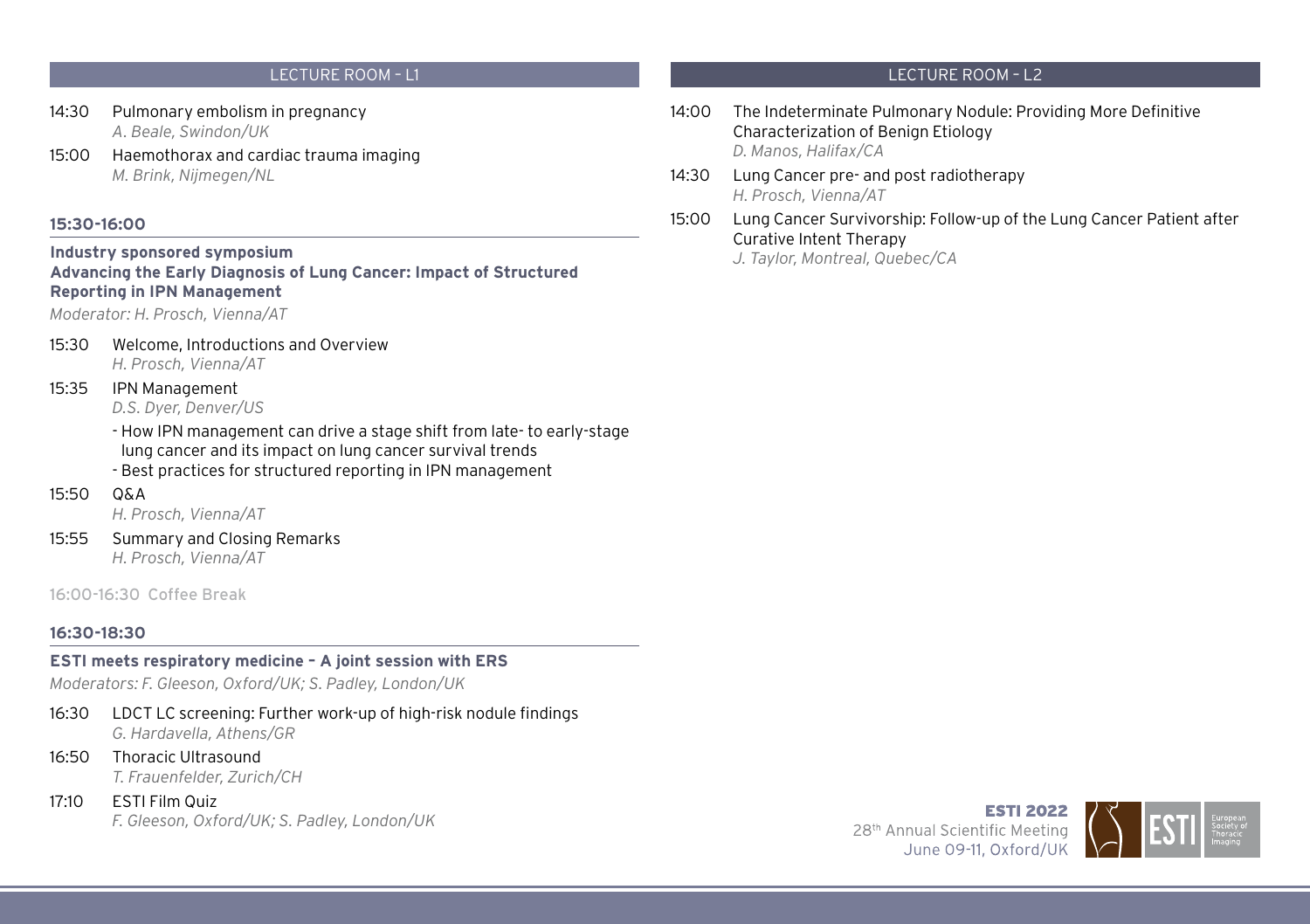# SATURDAY, JUNE 11

#### **08:00-09:45**

#### **ESTI meets ESCR**

*Moderators: J. Biederer, Heidelberg/DE; C. Peebles, Southampton/UK*

- 08:00 Noncardiac findings on cardiac CT *R. Vliegenthart, Groningen/NL*
- 08:25 Cardiac calcifications: What do they tell us? *F. Pontana, Lille/FR*
- 08:50 Why chest radiologists should be involved in coronary CTA *J. Bremerich, Basel/CH*
- 09:15 How to do coronary CTA in 20 minutes *R. Vliegenthart, Groningen/NL*
- 09:40 Discussion

09:45-10:15 Coffee Break

### **10:15-10:45**

**Industry sponsored symposium** *Moderator: D. Rosewarne, Wolverhampton/UK*

Why does AI sometimes fail? The underrecognised effects of hidden stratification

*C. Jones, Brisbane/AU*

#### **10:45-12:00**

#### **Techniques**

*Moderators: G. Aviram, Tel Aviv/IL; A. Nair, London/UK*

- 10:45 Applications of Photon-counting CT *C. Xie, Oxford/UK*
- 11:10 Understanding xenon MRI *J. Wild, Sheffield/UK*
- 11:35 MRI of the airways *J. Biederer, Heidelberg/DE*

#### LECTURE ROOM – L1 LECTURE ROOM – L2

#### **08:00-09:45**

#### **ILD**

*Moderators: H. Prosch, Vienna/AT; J. Verschakelen, Leuven/BE*

- 08:00 Incidental/subclinical lung abnormalities *N. Sverzellati, Parma/IT*
- 08:25 NSIP revisited *A. Devaraj, London/UK*
- 08:50 Antisynthetase and related connective tissue diseases HRCT appearances *P-Y. Brillet, Bobigny/FR*
- 09:15 Smoking related ILD *A. Oikonomou, Toronto/CA*
- 09:40 Discussion

#### **10:45-12:00**

#### **Infection and immunosupressed patient imaging**

*Moderator: A. Oikonomou, Toronto/CA*

- 10:45 Imaging in fungal infection *T. Franquet, Barcelona/ES*
- 11:10 TB: What's new and what's old? *I. Tyurin, Moscow/RU*
- 11:35 Acute and long term Covid imaging *W. de Wever, Leuven/BE*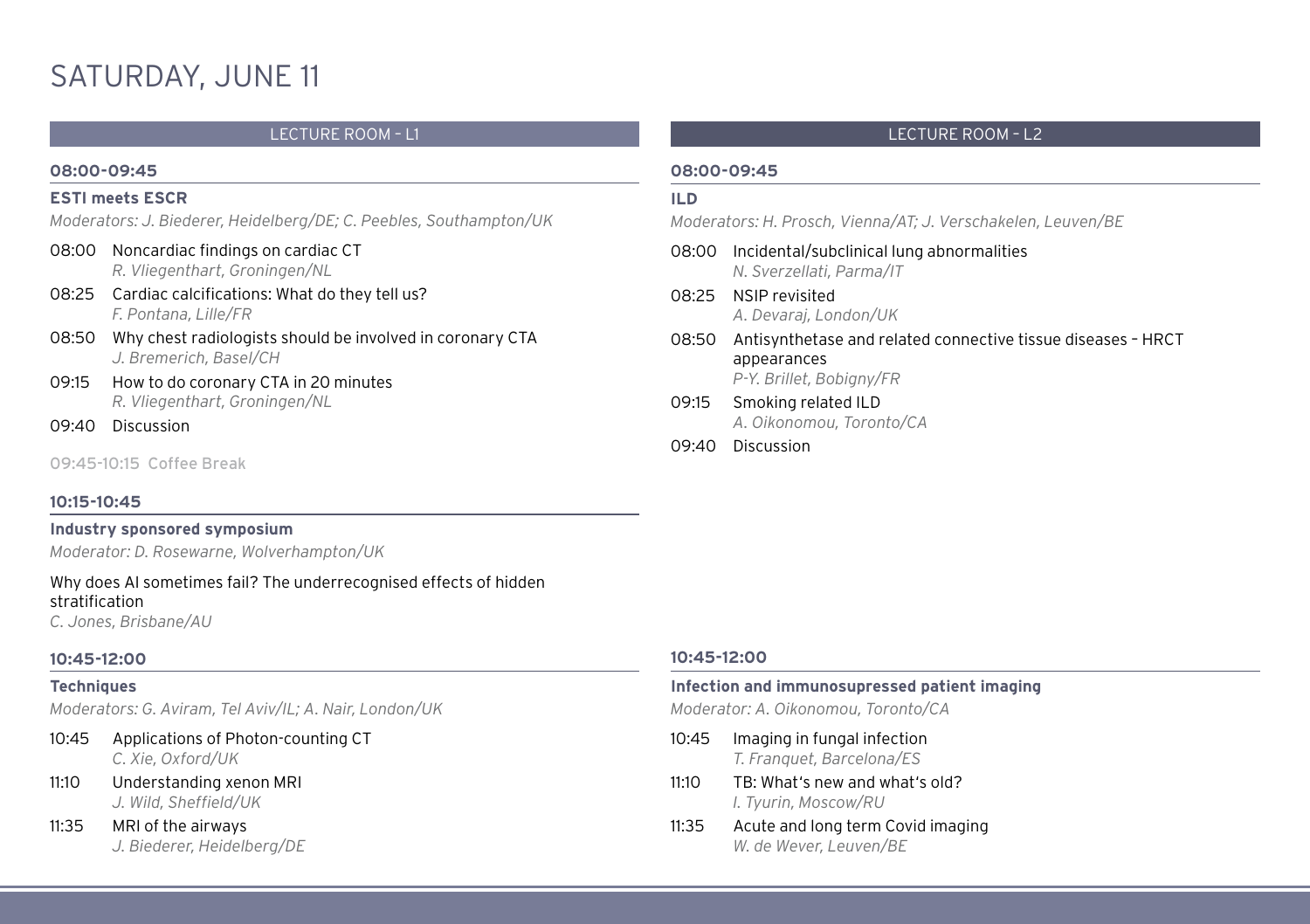12:00-12:15 Break

#### **12:15-13:15**

## **Industry sponsored lunch symposium How Deep Learning and GSI help you overcome your clinical challenges?**

*Moderator: F. Gleeson, Oxford/UK*

#### 12:15 Ultra Low Dose Chest Imaging in Pediatrics

*S. Tschauner, Graz/AT*

12:45 Enhancing Contrast in Thoracic CT – Benefits of spectral reconstructions and software *P. Sommer, Rigshospitalet/DK*

#### 13:15-13:30 Break

#### **13:30-15:30**

#### **Lung Nodule**

*Moderators: A.R. Larici, Rome/IT; C. Schaefer-Prokop, Amersfoort/NL*

- 13:30 Measuring nodule size Methods and outcomes *A. Nair, London/UK*
- 14:00 Importance of morphological assessment *A. Farchione, Rome/IT*
- 14:30 Incidental nodules: How to reduce over diagnosis and investigation? *M. Silva, Parma/IT*
- 15:00 Benign lung tumours *A. Snoeckx, Edegem/BE*

15:30-15:45 Break

#### **13:00-13:56**

#### **ESTI meets KSTR (oral presentations)**

*Moderators: A.P. Parkar, Bergen/NO; W. Kwon, Seoul/KR*

- 13:00 Deep learning-based survival prediction model for COPD patients using chest radiographs: Development and validation *C.M. Park, Seoul/KR*
- 13:08 Quantitative CT Image Matching Analysis of Multiscale Airway and Lung Structure-Function Responses to Bronchodilator in Asthma *C. Lee, Seoul/KR*
- 13:16 Quantitation of HRCT Findings Using a Texture-Based Automated System for Relation With Clinical Manifestations of IPF-Patients *J.S. Park, Bucheon/KR*
- 13:24 Predictive CT Features of Visceral Pleural Invasion by Lung Cancer That Abut the Pleura *S.R. Kang, Iksan/KR*

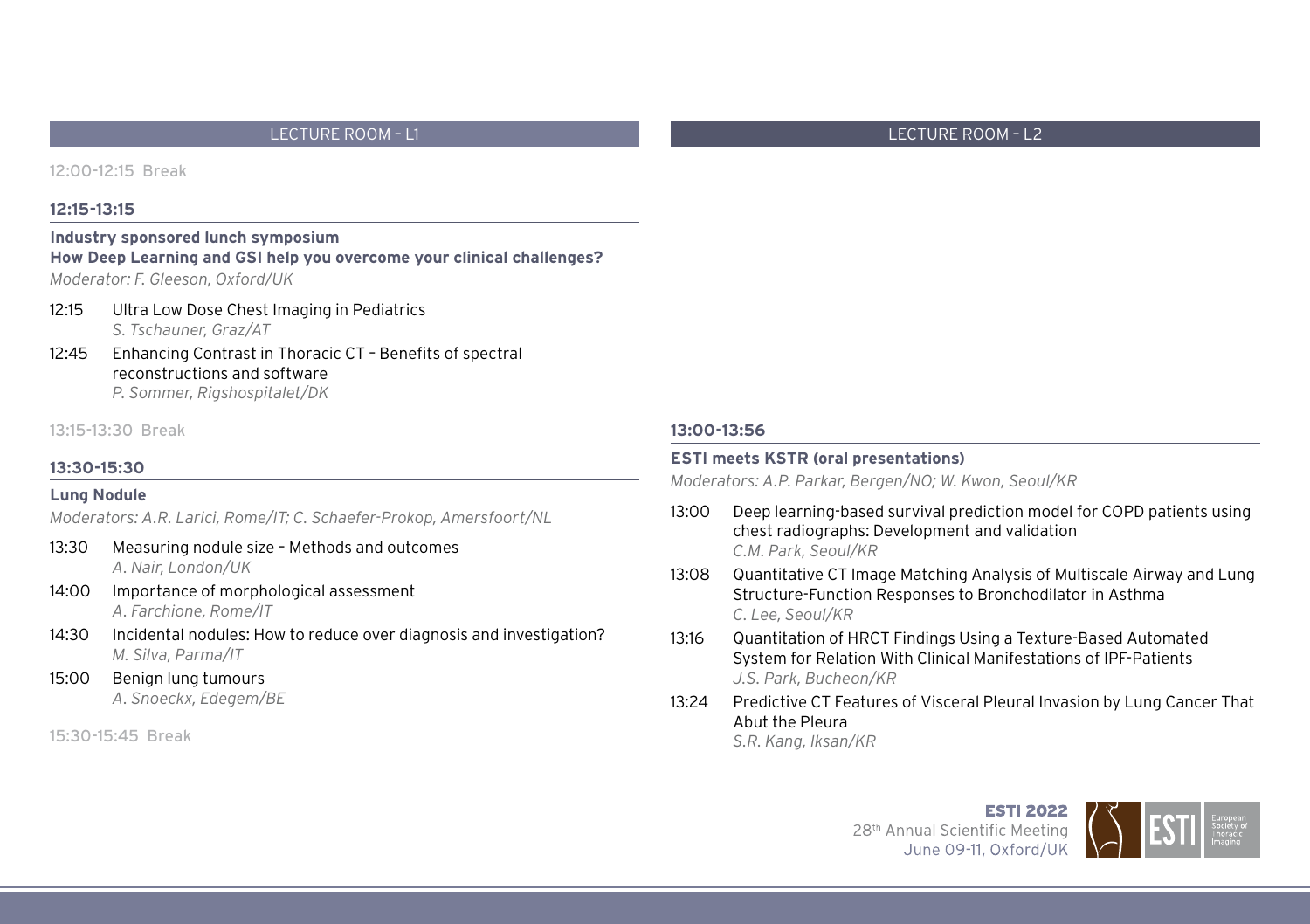#### **15:45-16:45**

**Honorary Membership & Awards**

*Moderator: F. Gleeson, Oxford/UK*

15:45 Honorary Lecture ..Lung cancer screening: The next steps"

*M. Prokop, Nijmegen/NL*

- 16:05 Honorary Lecture "Why choose Radiology" *M-P. Revel, Paris/FR*
- 16:25 Awards & Presentation of ESTI 2023 *J. Biederer, Heidelberg/DE; F. Gleeson, Oxford/UK*

# Don't miss.

- 13:32 Association of 10-year Mortality and Incidental Abnormalities on Screening Thoracic Computed Tomography: A Single-center Study *J.E. Lee, Gwangju/KR*
- 13:40 Lateral Chest Radiograph: "Spine sign" and More *E.S. Lee, Seoul/KR*
- 13:48 Prediction of Total Lung Capacity Using Chest Radiographs: Validation of Technical Performance and Clinical Utility *S.H. Yoon, Seoul/KR*

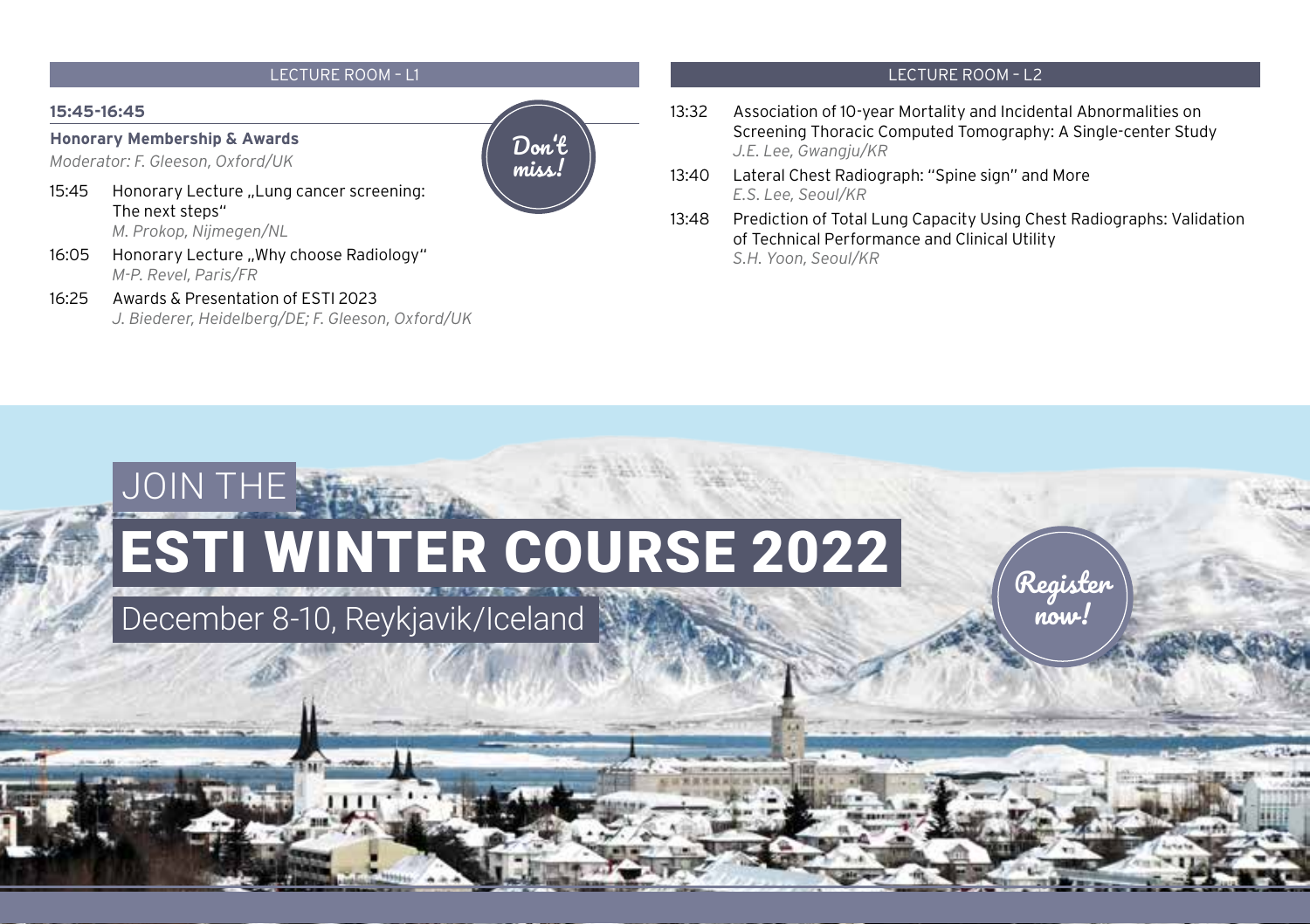The ESTI 2022 Annual Scientific Meeting, Oxford, United Kingdom, 09/06/2022-11/06/2022 has been accredited by the European Accreditation Council for Continuing Medical Education (EACCME®) with **18 European CME credits** (ECMEC®s). Each medical specialist should claim only those hours of credit that he/she actually spent in the educational activity.

Through an agreement between the Union Européenne des Médecins Spécialistes and the American Medical Association, physicians may convert EACCME® credits to an equivalent number of AMA PRA Category 1 CreditsTM. Information on the process to convert EACCME® credit to AMA credit can be found at www.ama-assn.org/education/earn-creditparticipation-international-activities.

Live educational activities, occurring outside of Canada, recognised by the UEMS-EACCME® for ECMEC®s are deemed to be Accredited Group Learning Activities (Section 1) as defined by the Maintenance of Certification Program of the Royal College of Physicians and Surgeons of Canada.

Breakdown of ECMEC®s per day:

| 09.06.2022 | 6.00 |
|------------|------|
| 10.06.2022 | 6.00 |
| 11.06.2022 | 6.00 |

# CME ACCREDITATION DISCLOSURE STATEMENT

#### **Potential Conflict of Interest Disclosures**

It is the policy of ESTI (European Society of Thoracic Imaging) to ensure balance, independence, objectivity, and scientific rigour in the congress programme. Knowledge of possible relationships with sponsors of any kind is mandatory in order to reinforce the educational and scientific message and to relieve any suspicion of bias.

Any potential conflict of interest involving the organising committee should be made known so that the audience may form their own judgements about the presentation with a full disclosure of the facts. It is for the audience to determine whether the presenter's external interest may reflect a possible bias in either the work carried out or the conclusions presented.

The ESTI 2022 head of the scientific/organising committee, Prof. Fergus Gleeson did disclosure the following relationship:

Stock shareholder: Optellum Ltd

The ESTI 2022 member of the scientific/organising committee, Dr. Ieneke Hartmann did not disclose any relationships.

The ESTI 2022 member of the scientific/organising committee, Dr. Ieneke Hartmann did not disclose any relationships.

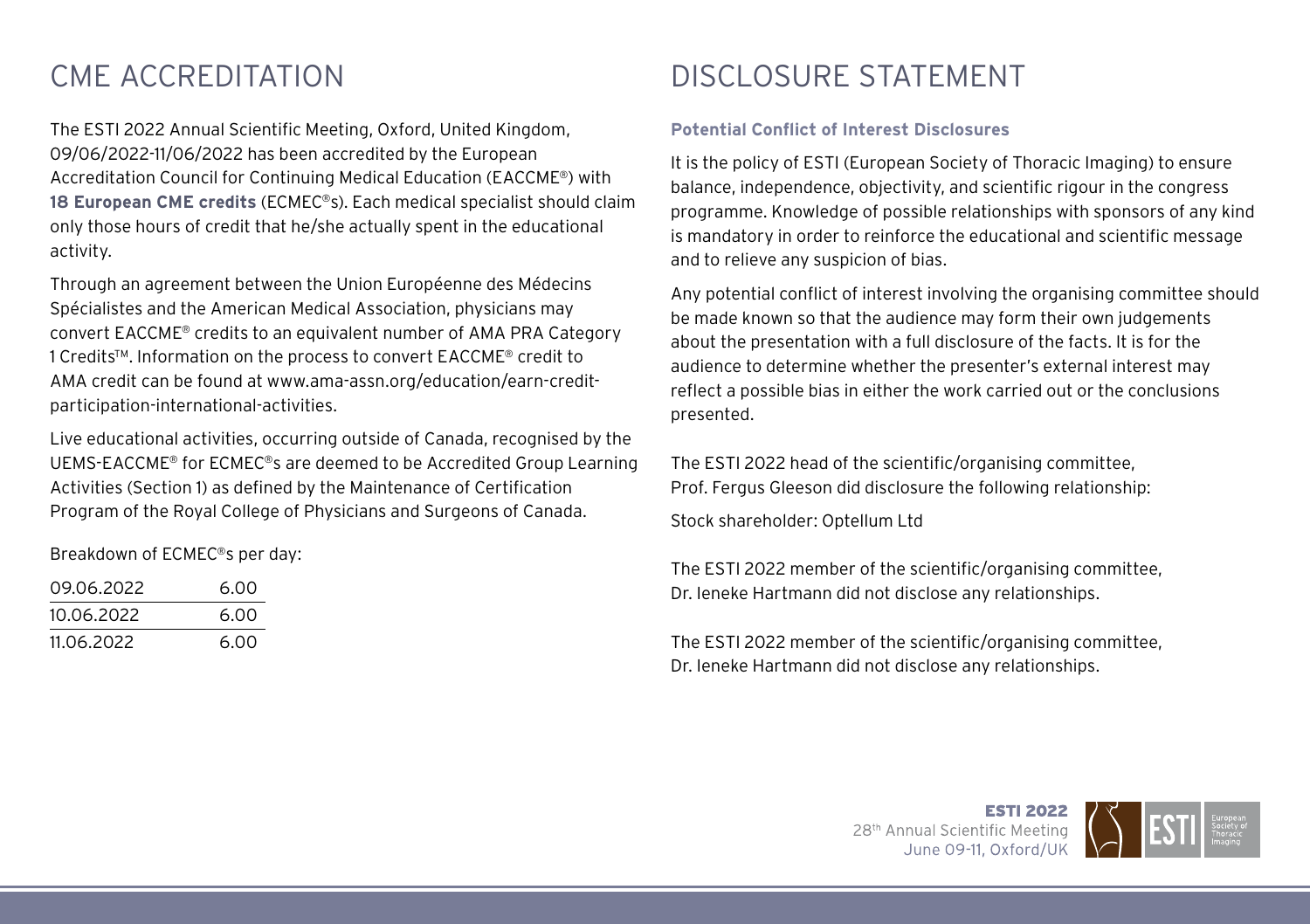# **Floor Plan/Exhibtion Plan** GENERAL INFORMATION

## **Congress Venue**

University of Oxford, Radcliffe Observatory Mathematical Institute, Andrew Wiles Building Woodstock Rd Oxford OX2 6GG United Kingdom

## **Organising Secretariat**

Education Congress Research GmbH c/o ESTI Office Am Gestade 1 1010 Vienna, Austria P: +43 1 5334064-900 E: office@myESTI.org

## **Onsite Congress Office**

In case of any questions, kindly consult the registration desk, staff persons will be happy to assist you.

### **Registration Desk Opening Hours**

| Wednesday, June 08 | 12:30-16:00 |
|--------------------|-------------|
| Thursday, June 09  | 07:45-18:10 |
| Friday, June 10    | 08:00-18:30 |
| Saturday, June 11  | 07:30-16:45 |

### **Congress App**

Please use the following QR code to open the ESTI 2022 Congress App. You can also open the congress app in your web browser by using the following link: https://app.esti2022.smart-abstract.com/shell/home



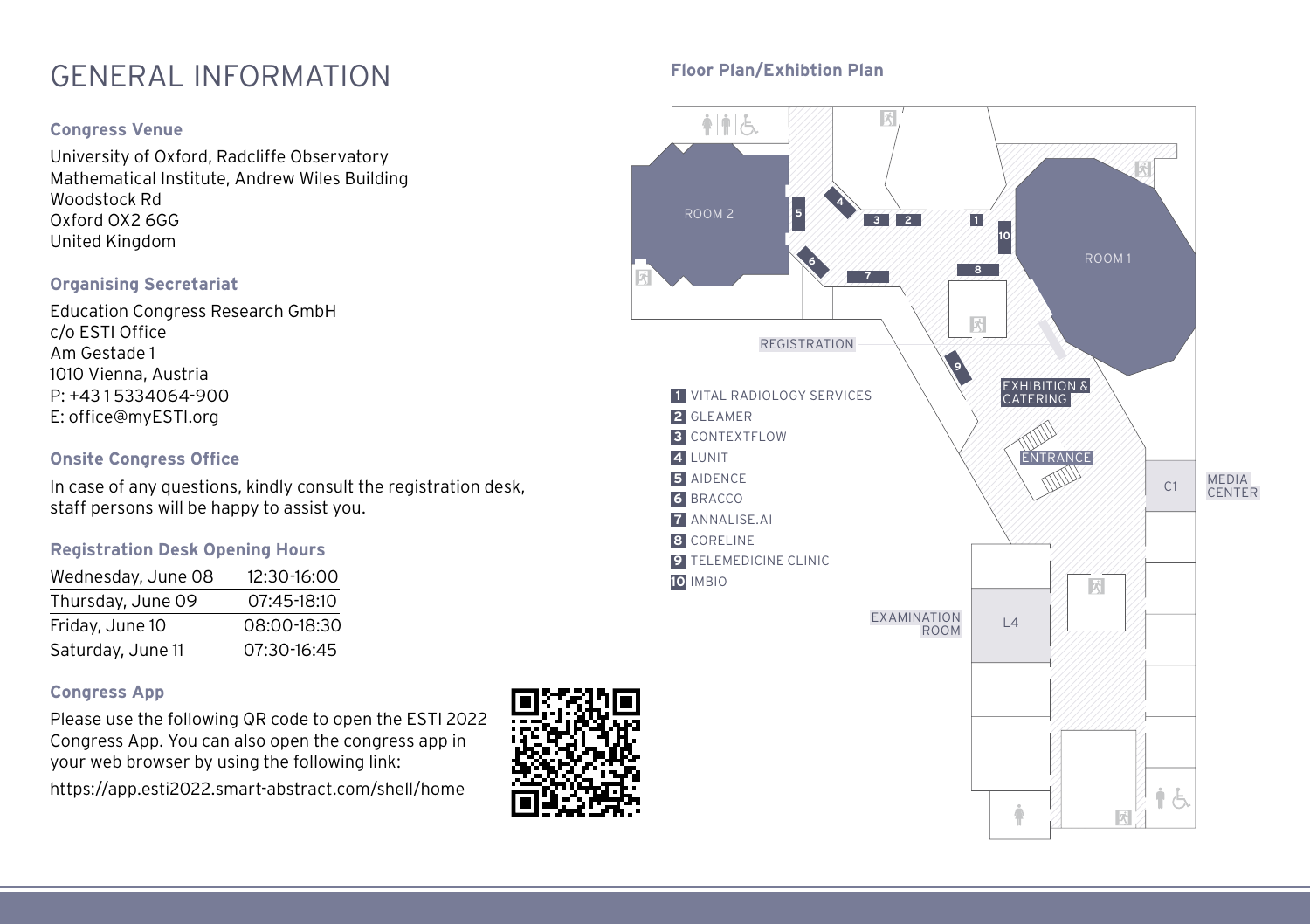## **Conference Language**

The meeting will be held in English. No simultaneous translation will be offered.

## **Registration fee for delegates includes:**

- admittance to all scientific/educational sessions
- admittance to the industry exhibition
- congress programme and abstracts syllabus
- certificate of attendance
- coffee breaks
- welcome reception

### **Badge/Tickets**

You are kindly asked to wear your badge visible on the congress grounds at all time. Pre-ordered evening events tickets will be handed out additionally to the congress badge (if you have not received your pre-ordered tickets, please contact the registration staff members). Evening event tickets may be purchased onsite at the registration desk upon availability.

#### **Internet/WIFI**

All participants have complimentary internet/WIFI access. Please login to the network '\_The Cloud'. Open your internet browser - the venue landing page will appear. If it does not, type in bbc.co.uk to prompt the browser to load the landing page. If it is your first time using The Cloud WIFI network, you will need to register an account.

#### **Media Center**

The media center is located on the Mezzanine Level -1. Trained staff will be available to assist you with the equipment. The media center should only be used for a test run of your presentation(s). Please note that the media center should not be used to prepare your entire presentation and that due to the large number of speakers, the workstations are only available for minor editing.

#### **Guidelines for Speakers**

- You are kindly requested to submit your presentation at least two hours before your session starts (USB sticks are recommended).
- All presentations have to be uploaded in the conference IT-system. No personal computer will be accepted for projection.
- Please be at the lecture room at the latest five minutes prior to the start of your session and identify yourself to the moderators.
- Kindly observe your exact presentation time. Each session contains enough time for discussion. Exceeding the time limit will not be accepted and the moderators are requested to stop presentations in such cases.

### **e-Poster Gallery**

Feel free to browse through all submitted e-posters, accessible via the congress app: https://app.esti2022.smart-abstract.com/shell/home

#### **Industry Exhibition**



The support received from our industry partners is invaluable to the success of the meeting. It is through their support in which many facets of the meeting are made possible. When thinking of their support, it does not only include monetary donations, but also their time. Annually, we encourage all attendees to visit the exhibits and interact with the companies. Such face-time has a direct impact on how a company measures its ROI and decides if they will support future meetings. We understand that the meeting is one of the rare occasions when we are all able to come together to network and catch-up with colleagues. The breaks tend to be one of the more convenient times during the meeting to do so. However, this is also the time when the vendors ensure that their representatives are available for you.

| Opening Hours: | Thursday, June 09 | 08:40-18:10 |
|----------------|-------------------|-------------|
|                | Friday, June 10   | 09:00-18:00 |
|                | Saturday, June 11 | 08:00-15:45 |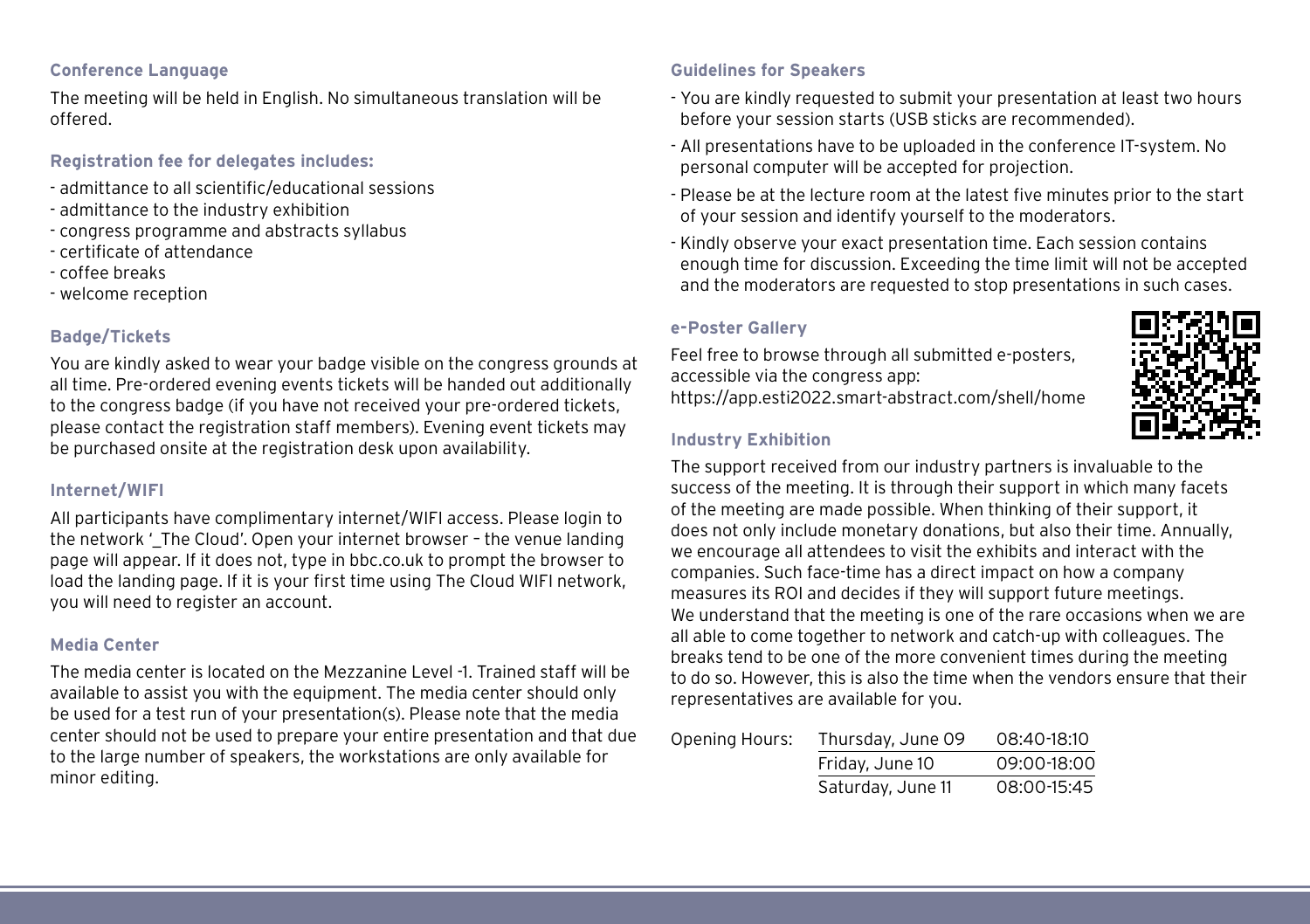#### **Industry Sponsored Symposium Attendance**

Attendees of any industry sponsored symposium agree that their registration details will be forwarded to the company organising that symposium. This agreement may be cancelled at any time by changing the setting in the persons MyUserArea account.

#### **Lead Retrieval System**

Your name badge is your business card. ESTI and its sponsors are using a lead retrieval system during the congress. In practice that means that when you present your badge for scanning at an exhibition booth, your registration details will be forwarded to the respective company.

#### **Mobile Phones**

Please do not forget to switch off your mobile phones before entering any of the lecture rooms.

#### **Breaks**

Complimentary coffee, tea and refreshments will be served during the official coffee breaks to all meeting delegates.

### **Recording**

Photo-, video- or audio-recording of any sessions or presentations is not allowed without the speaker's/organiser's prior written permission.

### **Future Meeting Desk**

This area, located on the Mezzanine Level -1, offers you an overview of future meetings in the field of radiology and related disciplines, from all over the world. Feel free to contribute flyers and posters to promote your own meetings and courses.

### **Abstract Syllabus**

The abstract syllabus (invited, oral and poster abstracts) is available online at the ESTI website.



#### **Awards**

On occasion of the 2022 Oxford congress, we are happy to award the best oral and poster presentation. Both prizes are supported with a complimentary registration ticket to the ESTI 2023 congress. The two winners will be announced in the awarding session on Saturday, June 11, at 15:45 in room 1. Please note that presence at the closing session is obligatory to receive the prize.

#### **Onsite Payment**

Onsite payment can only be made by credit card (Visa or Mastercard) or in cash (Euro). Please be informed that no other payment facilities such as debit cards, cheques, etc. will be accepted.

### **Certificate of Attendance/CME Certificate**

Each participant who successfully registered and attended the live event will receive a confirmation of attendance after the congress. The CME credits are only available for those who successfully complete the evaluation form.

Persons who attended the live event (June 09-11) AND who successfully evaluated the congress will receive their UEMS CME certificate end of June.

UEMS online evaluation: https://forms.gle/RZux2Sg1T6BfMDq96

## **Safety**



The safety of all congress delegates and participants is of utmost importance to the Education Congress Research GmbH/ESTI 2022. Security measures and precautions at the ESTI 2022 venue have been tightened to ensure maximum security for all attendees. Badges must be worn visibly on the congress grounds at all time. The Education Congress Research GmbH/ESTI 2022 reserves the right for staff to check participants' identification upon admission to and/or inside the congress venue. Participants may at any time be requested to present adequate proof of identity in the form of a passport, driver's license, national or military identification or student ID. Documents for the proof of identity must include a photograph and signature.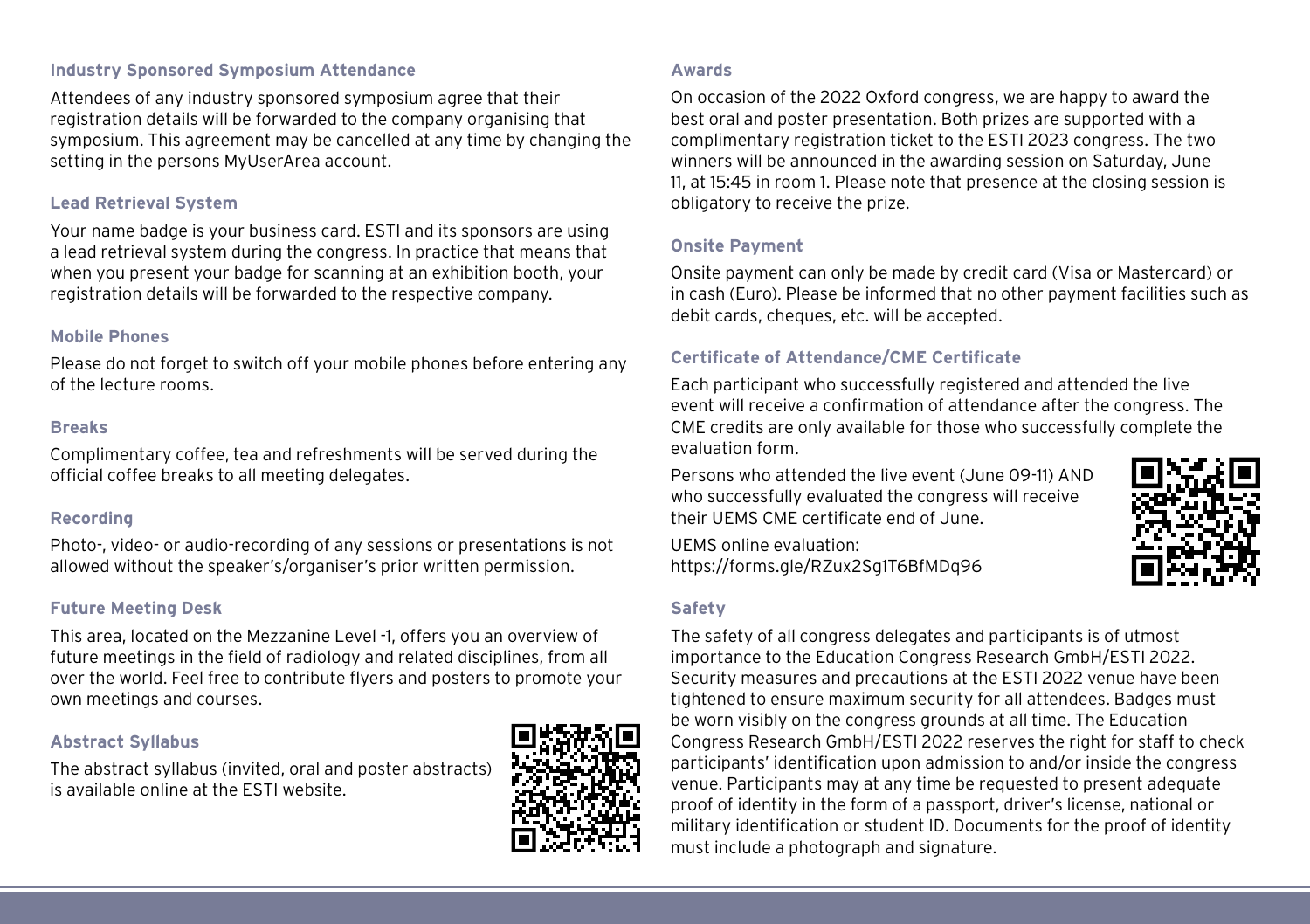#### **Covid-19 Rules**

No specific rules and regulations apply for ESTI 2022 congress attendees.

## **Disclaimer/Liability**

Education Congress Research GmbH/ ESTI 2022 cannot accept any liability for the acts of the suppliers to this meeting or the attendees' safety while travelling to or from the congress. All participants and accompanying persons are strongly advised to carry adequate travel and health insurance, as Education Congress Research GmbH/ESTI 2022 cannot accept liability for accidents or injuries that may occur. Education Congress Research GmbH/ESTI 2022 are not liable for personal injury and loss or damage of private property.

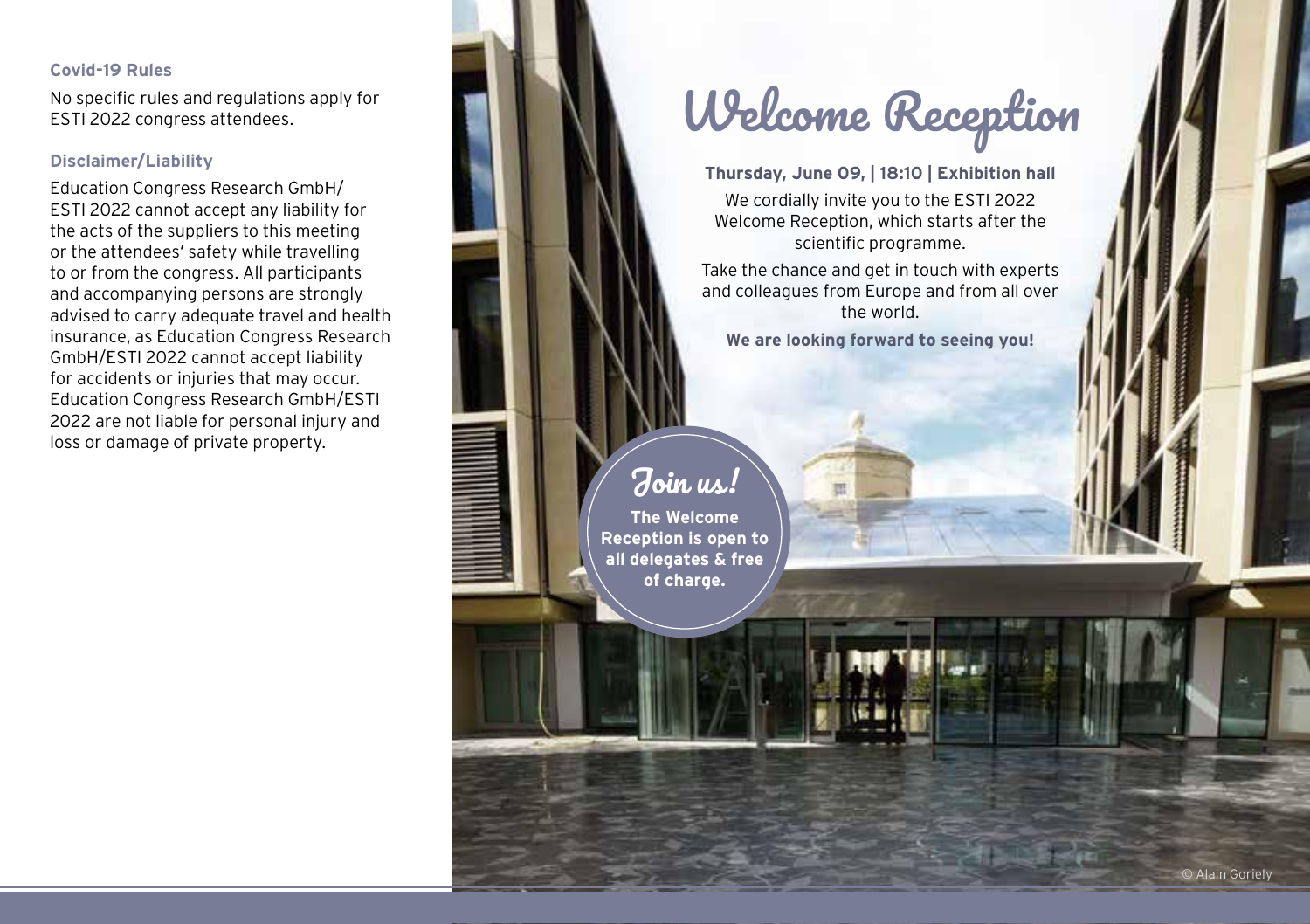# INDUSTRY SPONSORED LUNCH SYMPOSIA/INDUSTRY SPONSORED SYMPOSIA

#### **Thursday, June 09, 12:05-13:05, Room 1**

*Moderator: P. Douek, Lyon/FR*

12:05 State-of-the-Art Thoracic CT: The Value of High Concentration Iodinated Contrast *G. Milanese, Parma/IT*



12:35 Dual Energy CT and beyond: Where are we headed? *P. Douek, Lyon/FR*

#### **Thursday, June 09, 15:50-16:20, Room 1**

**AI in Lung Cancer Screening: Where are we?**



aidence

Status & challenges of implementing LCS in Europe *A. Snoeckx, Antwerp/BE*

More research needed: Project CASCADE *M-P. Revel, Paris/FR*

Learnings from AI-enabled Targeted Lung Health Check(s) programme NHS *A. Nair, London/UK*

Discussion and closing remark: What is needed for further implementation across Europe.

#### **Friday, June 10, 12:15-13:15, Room 1**

**Latest developments in lung cancer screening** *Moderator: C. Schaefer-Prokop, Amersfoort/NL*



- 12:15 Lung Cancer Screening in a nutshell *C. Schaefer-Prokop, Amersfoort/NL*
- 12:35 Technological aspects of CT for Lung Cancer Screening *M. Prokop, Nijmegen/NL*
- 12:55 Filtration and Subtraction in Lung CT *R. Bull, Bournemouth/UK*

#### **Friday, June 10, 15:30-16:00, Room 1**

**Advancing the Early Diagnosis of Lung Cancer: Impact of Structured Reporting in IPN Management** *Moderator: H. Prosch, Vienna/AT*

- 15:30 Welcome, Introductions and Overview *H. Prosch, Vienna/AT*
- 15:35 IPN Management
	- *D.S. Dyer, Denver/US*
	- How IPN management can drive a stage shift from late- to early-stage lung cancer and its impact on lung cancer survival trends
	- Best practices for structured reporting in IPN management

#### 15:50 Q&A

- *H. Prosch, Vienna/AT*
- 15:55 Summary and Closing Remarks *H. Prosch, Vienna/AT*

#### **Saturday, June 11, 10:15-10:45, Room 1**

*Moderator: D. Rosewarne, Wolverhampton/UK*

Why does AI sometimes fail? The underrecognised effects of hidden stratification *C. Jones, Brisbane/AU*

#### **Saturday, June 11, 12:15-13:15, Room 1**

**How Deep Learning and GSI help you overcome your clinical challenges?** *Moderator: F. Gleeson, Oxford/UK*

- 12:15 Ultra Low Dose Chest Imaging in Pediatrics *S. Tschauner, Graz/AT*
- 12:45 Enhancing Contrast in Thoracic CT Benefits of spectral reconstructions and software *P. Sommer, Rigshospitalet/DK*



annalise.a

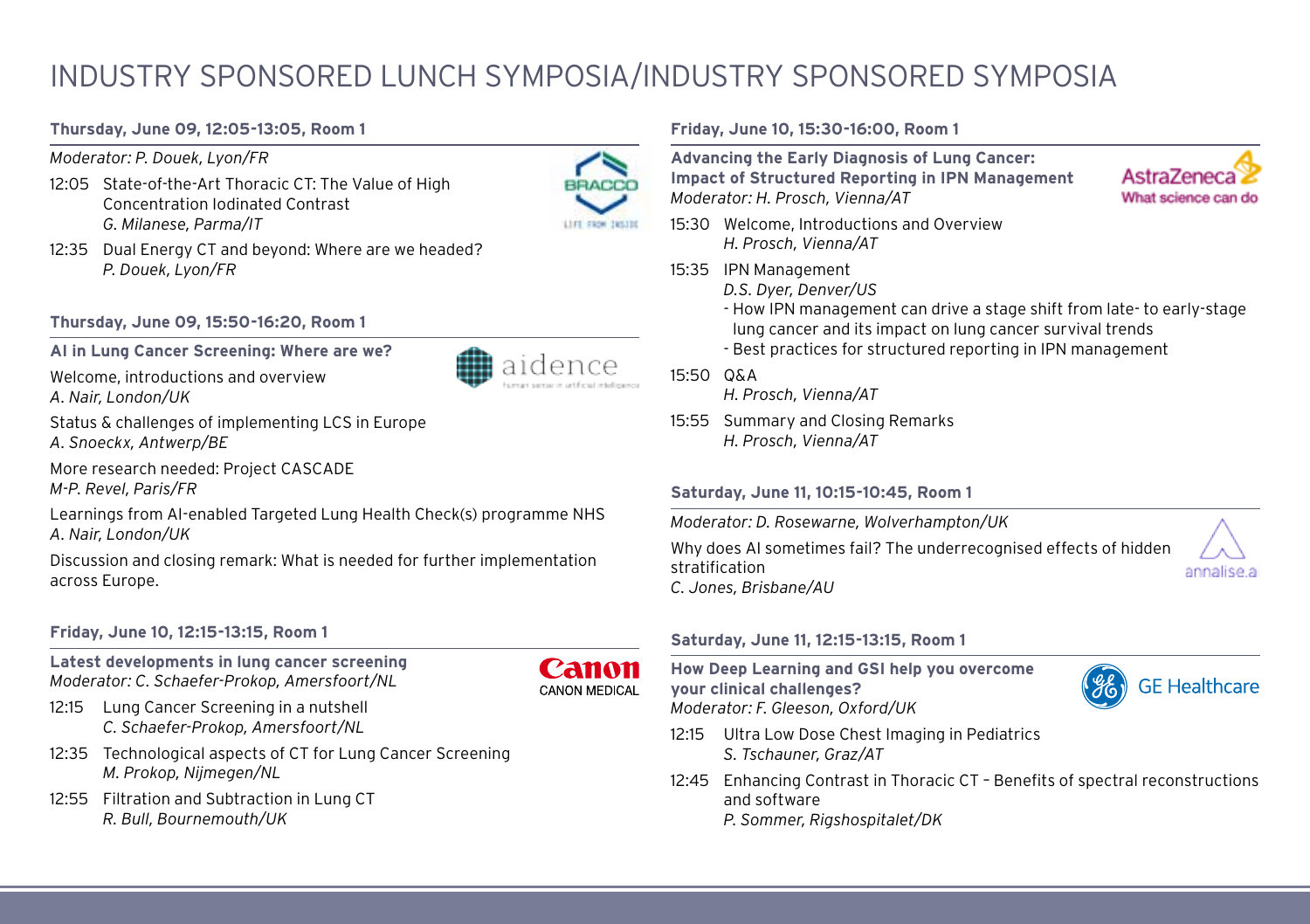# SPONSORS

**We thank our industry partners for their highly appreciated support of ESTI 2022.**





















**O** GLEAMER



*a* Lunit

**TMC**

**ESTI 2022** 28<sup>th</sup> Annual Scientific Meeting June 09-11, Oxford/UK